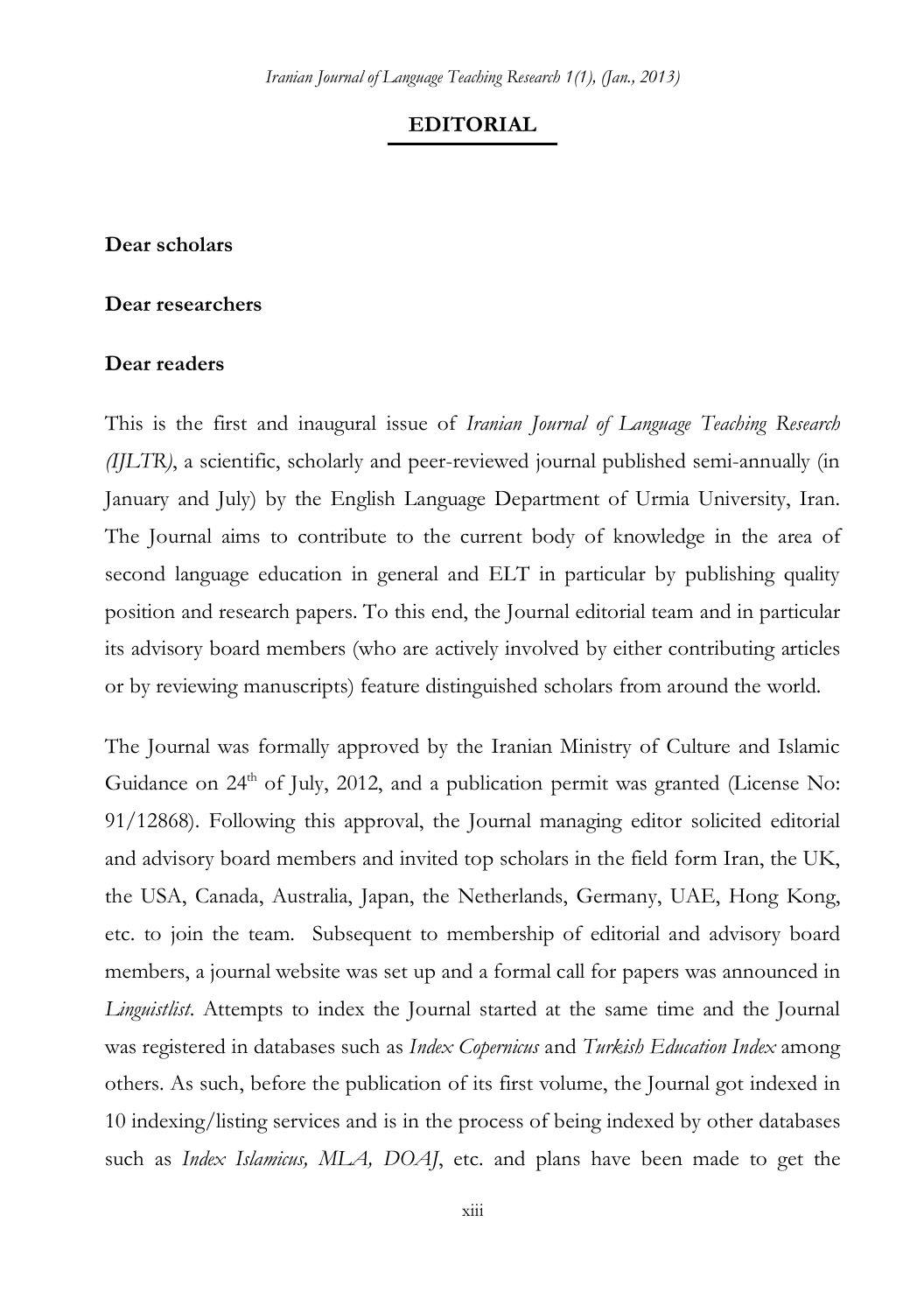#### EDITORIAL

Journal indexed in *SCOPUS* and *Thomson Reuters (ISI)* after the publication of subsequent issues (For a list of the databases the Journal is currently indexed/listed in, visit the Journal homepage: www.urmia.ac.ir/ijltr).

After the announcement of the CFP in September 2012, the Journal office received ten regular papers by the end of November (from Iran, Brazil and Nigeria) as well as seven invited papers. Five of the regular papers were rejected after the internal screening and review process and five were sent out to external reviews. These latter papers were reviewed by international board members as well as editorial board members and external reviewers. While two papers are still under review, one of these papers was recommended for publication after necessary revisions and two papers were rejected by reviewers as inappropriate for publication. Based on these simple statistics, the paper acceptance rate for the Journal falls at less than 15 per cent.

The solicited papers have been authored by well-known figures in the field (form the UK, the USA, Canada, and Australia) and some of them have particularly been written with this Journal and its readership in mind. The first paper of the first issue of *IJLTR* has been penned by Michael Byram, who discusses many contexts within which language teaching and learning take place. The second paper has been authored by Stephen Krashen, in which he discusses whether language acquisition is more powerful than language learning in terms of vocabulary. In the next paper, Vivian Cook discusses the goals of language teaching form a multi-competence perspective. In the next paper, Claire Kramsch investigates the link between culture (and in particular the age-old Persian culture) and language learning within the framework of a multicultural and translingual competence. Reporting a case study in paper 5, Thomas Farrell explores the role of reflective practice in critically analyzing the incidents teachers encounter in their teaching contexts. Farzad Sharifian discusses L1 cultural conceptualizations in L2 learning with a focus on Persian sociolinguistics